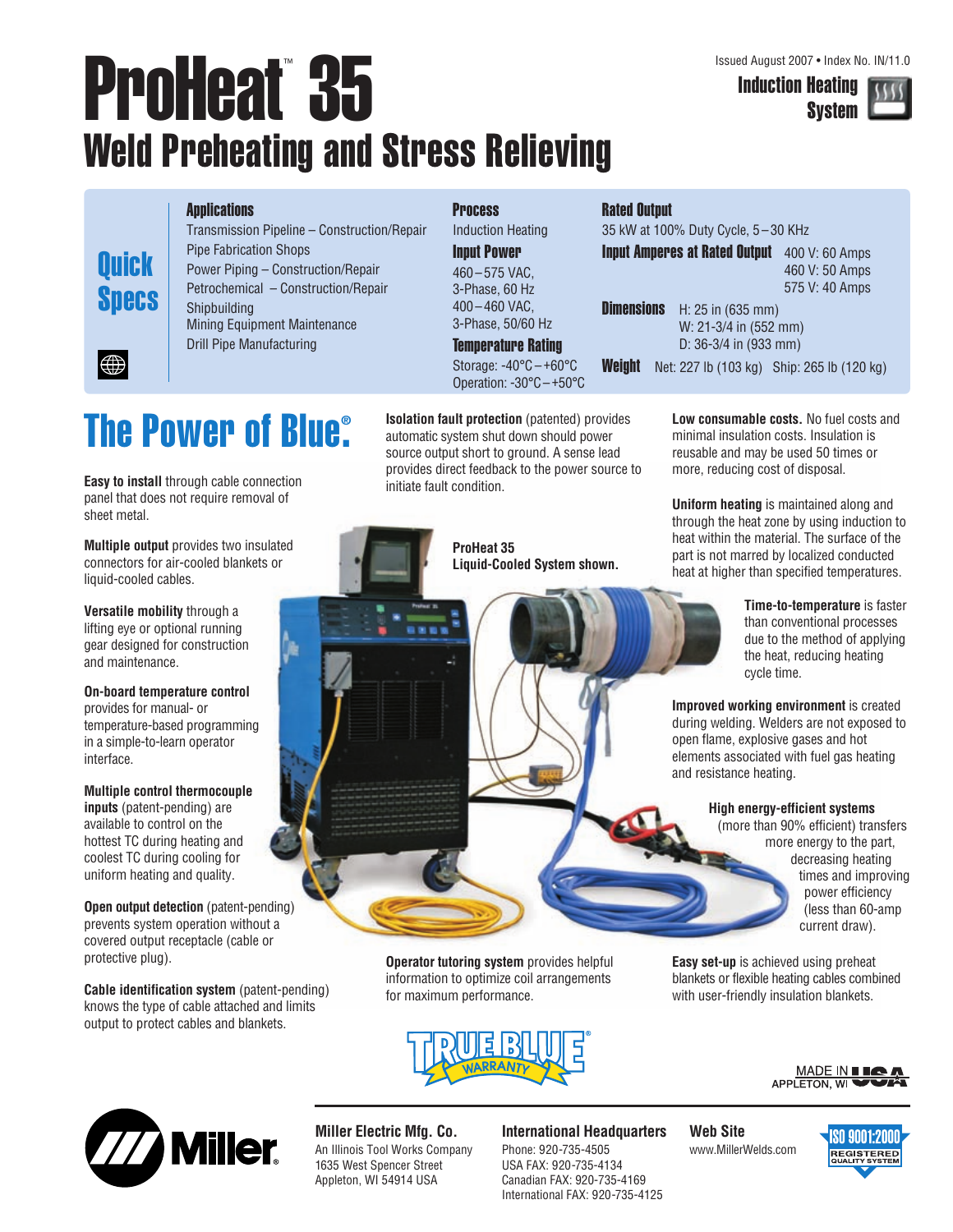# **ProHeat™ 35 Induction Power Source**



shown with optional running gear.

### Built-In Temperature Controller

The ProHeat 35 Induction Power Source is equipped with a built-in temperature controller. The controller provides for Manual Programming or Temperature Based Programming. Manual programming provides for setting a power level and a time duration. This is beneficial in preheat applications where a part is heated to temperature and the heating device removed. Temperature Based Programming provides the ability to develop procedures for preheat, hydrogen bake-out or stress relieve. Four control thermocouple inputs and two monitoring thermocouple inputs are provided for heating. The control thermocouples are read by the controller which regulate the heat rise based on the hottest thermocouple and cooling based on the coolest thermocouple. This capability helps to insure the heating and cooling rates are not violated during the procedure. The controller is designed to be easily understood and programmed.

## On-Board Diagnostics

The ProHeat 35 Induction Power Source is designed with on-board diagnostics with operator tutoring. Operating parameters are available at the touch of a button. Induction parameters are highly dependent on how the heating system (blanket or cable) is placed on the part to be heated. The ProHeat provides for Limit Conditions where a parameter maximum has occurred. The ProHeat will continue to deliver power, notify the operator and then provide helpful information to increase the output. The ProHeat will also identify Fault Conditions and provide information. The purpose of these capabilities is to provide continuing education of the operator on the use of induction heating equipment and protect the system.

# Specifications (Subject to change without notice.)

| <b>Input Power</b>                      | <b>Output Frequency</b> | <b>Rated Output</b>         | <b>Input Amperes</b><br>at Rated Output | <b>KVA/KW</b> at<br><b>Rated Output</b> | <b>Dimensions</b>                                        | Weight                             |
|-----------------------------------------|-------------------------|-----------------------------|-----------------------------------------|-----------------------------------------|----------------------------------------------------------|------------------------------------|
| 460-575 V.<br>3-Phase, 60 Hz            | $5-30$ kHz              | 35 kW at<br>100% Duty Cycle | 50 A. 460 V<br>40 A. 575 V              | 39/37                                   | H: $29$ in $(736$ mm)<br>W: 21-1/2 in $(546 \text{ mm})$ | Net: 227 lb<br>$(103 \text{ kg})$  |
| $400 - 460$ V.<br>3-Phase, 50/60 Hz, CE |                         |                             | 60 A. 400 V<br>50 A. 460 V              |                                         | D: $36-3/4$ in (933 mm)                                  | Ship: 265 lb<br>$(120 \text{ kg})$ |

CE<sup>®</sup> Certified by Canadian Standards Association to both the Canadian and U.S. Standards.

# System Configurations



The ProHeat 35 Induction Power Source is designed with two output connectors for either air-cooled blankets or liquid-cooled cables. This capability requires the use of same size aircooled blankets or in the case of liquid-cooled systems, the applications must be the same (same size pipe, same program and same coil). The Cable Identification System is able to detect which type of cables are attached and configures the maximum output for the power source. This helps to protect cables and blankets from exceeding the rated duty cycle. The outputs are protected through insulated connectors or when not in use, a protective output cap. The system will not operate with an exposed output connector.

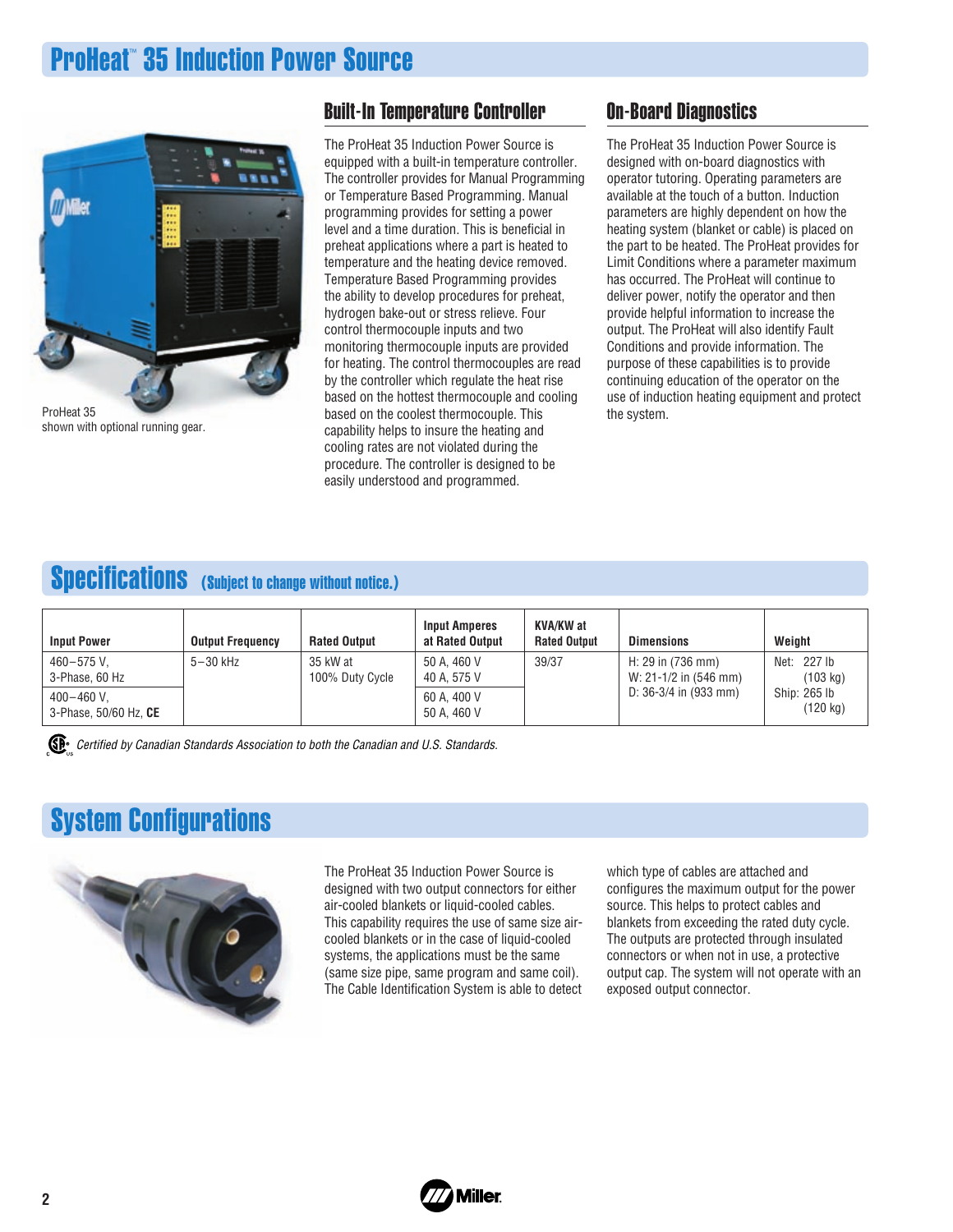# Control Panel



When a control panel button is pushed the yellow lamp lights to indicate activation.

- **1.** Temperature Units LEDs (LEDs indicate units for temperature measurements [°F or °C])
- **2.** Control Thermocouple LEDs (LEDs indicate which thermocouples  $[1-4]$  are used to control the heating process)
- **3.** TC1– 4 Temperature Display (Provides temperature display of thermocouples 1 through 4)
- **4.** Fault LED (LED lights to indicate a system fault condition)
- **5.** Limit LED (LED lights to indicate a system limit condition)
- **6.** Heat On LED (LED lights to indicate the power source output is energized)
- **7.** Thermocouple Input Receptacles (Use receptacles for type K thermocouple inputs)
- **8.** Run Button (Use button to run a heating process)
- **9.** Hold Button (Use button to hold a heating process)
- **10.** Stop Button (Use button to stop a heating process)
- **11.** Cursor Button (Use button to move selection cursor in the 4 x 40 LCD display [item 12])
- **12.** 4 x 40 LCD Display (Displays programming; run status, parameters, fault and limit conditions, and troubleshooting guide)
- **13.** Increase Button (Use button to increase values)
- **14.** Decrease Button (Use button to decrease value)
- **15.** Cooler Button (Use button to turn cooler on and off)
- **16.** Parameter Button (Use button to display "real time" power source operating parameters)
- **17.** Run Status Button (Use button to display "real time" operating status)
- **18.** Program Button (Use button to program the process control)
- **19.** Power Switch (Use switch to turn power source on and off)

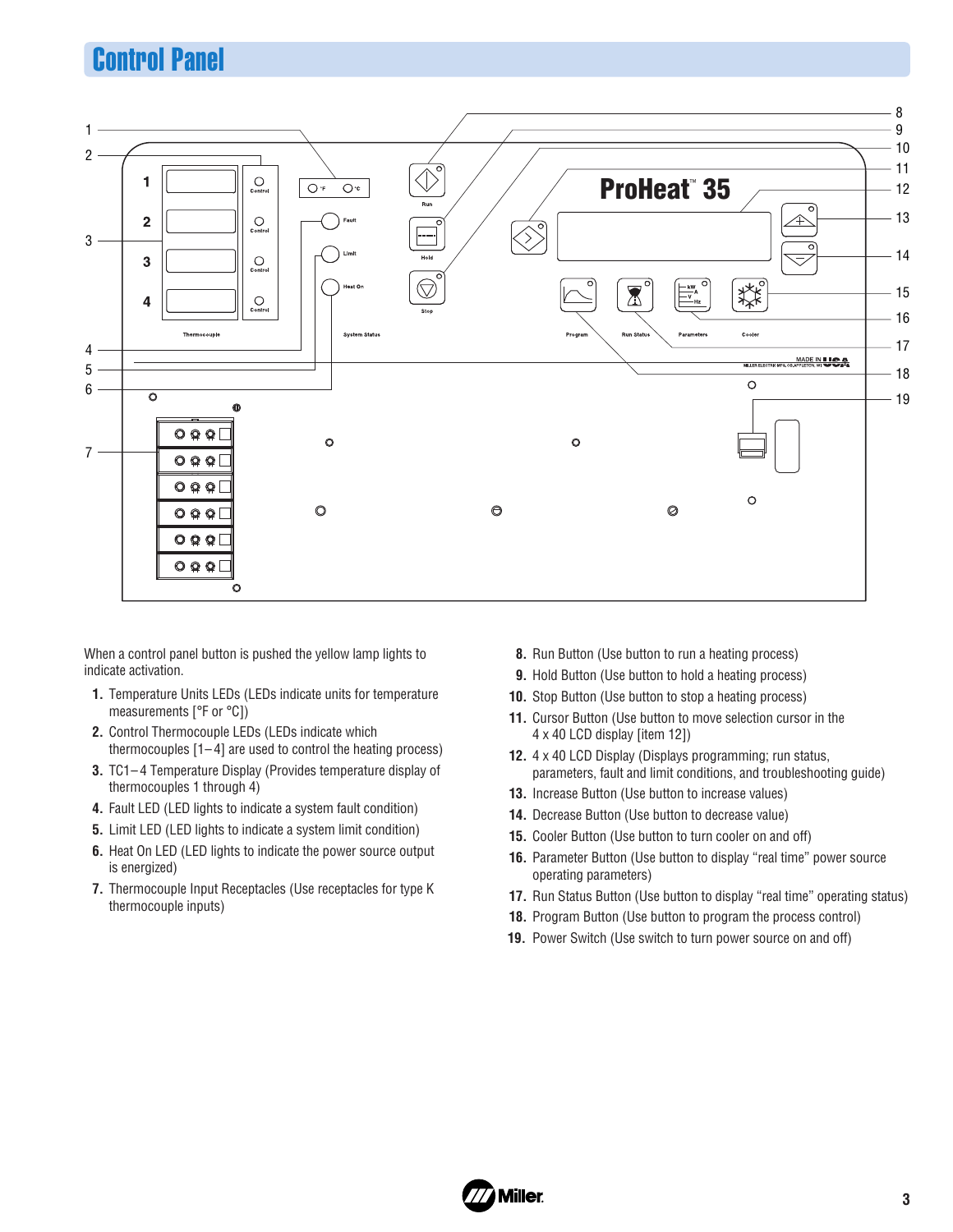# ProHeat™ 35 Air-Cooled Induction System



The Air-Cooled Induction Heating System is specifically designed for preheating applications up to 400° F (204° C). The system can be operated in the Manual Programming mode where a power output is applied to a part for a specified time or in the Temperature Based Programming mode where part temperature is used to control power output. Air-cooled blankets are available for pipe diameters from 8 to 56 inches or in the case of plate, the lengths are from 41 to 193 inches.

### **Typical Applications for Air-Cooled Induction Heating Systems**

#### **On-Shore Transmission Pipelines**

- Provides uniform heating around the circumference of higher strength pipe.
- Maintains temperature on large diameter, thick wall pipe where heat input from process cannot maintain minimum interpass temperature.
- Eliminates propane costs.

#### **Off-Shore Transmission Pipelines (Barge)**

- Provides uniform heating around the
- circumference of higher strength pipe.
- Provides rapid time-to-temperature.
- Eliminates propane costs, storage and transportation.
- Eliminates open flame safety hazard on barge.

#### **Ship Building**

- Provides uniform rapid heating in plate applications.
- Multiple outputs and up to 4 blankets can heat long joints with minimum machines.
- Provides a safer, friendlier work environment for welders and operators. Personnel are not exposed to open flame, explosive gases or hot heating elements.
- Power efficient compared to resistance heating.

#### **Mining**

- Provides uniform heating on high hardness material to prevent cracking.
- Increases productivity by improving welder environment and maintains temperature.
- Multiple outputs and up to 4 blankets can heat long joints with minimum machines.
- Eliminates propane costs.

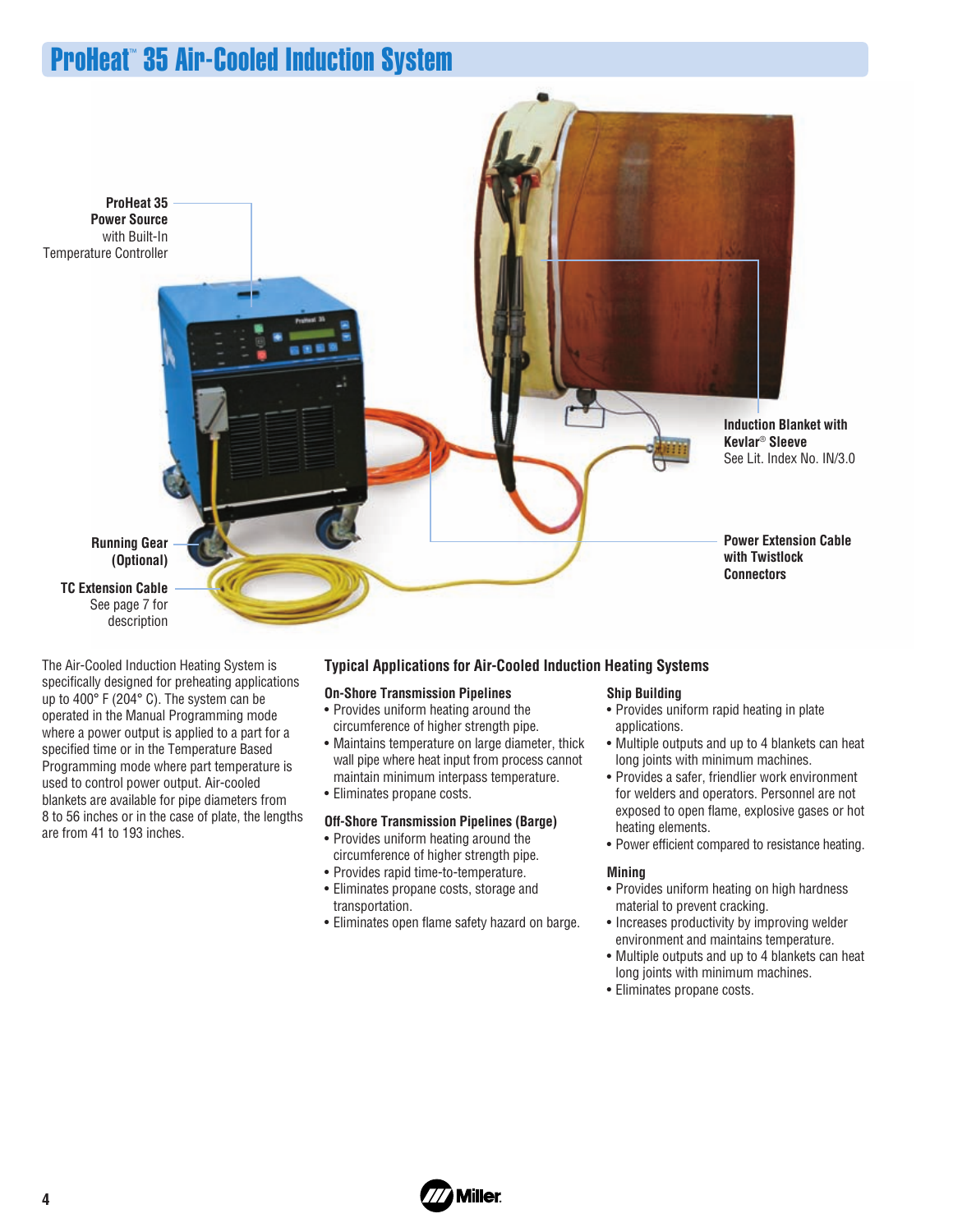# Induction Blanket



Miller's patented flexible **induction blanket** is the newest innovation in preheat technology from a leader in the welding industry. The flexible, lightweight induction heating blankets come in a variety of sizes and are capable of preheat temperatures up to 400° F (204° C). See Lit. Index No. IN/3.0 for additional information on temperature rating and duty cycle. The blankets easily conform to circular and flat parts and install in a matter of seconds. Manufactured from durable high-temperature materials, flexible induction blankets are designed to

withstand the tough conditions in both industrial and construction applications. Each blanket is supplied with two spare blanket-securing straps and one replaceable **Kevlar**® **sleeve** which provides added protection against abrasion, cuts and tears, extending blanket life. Kevlar® Sleeve

# Output Extension Cables and Series Cable Adapter



Output Extension Cable

# Remote On/Off Switch (Optional)



**Output extension cables** are available in 25, 50, and 75 ft (7.6, 15.2, and 22.8 m) lengths and provide interconnection between the power source and flexible induction blanket. This product includes durable twistlock connectors for attachment to the induction blanket. The power source connection is made using an insulated twistlock connector which also identifies the type of heating device to the power source controller (air-cooled or liquid-cooled system). This cable identification system (patentpending) prevents over duty cycling of the heating blanket. A special cable-potting process

is utilized at the cable ends to assure the product withstands the rugged environment experienced in the industrial and construction markets.

The **series cable adapter** is used to combine two blankets in series. This enables one power source and one output cable to be used to create extra heating area using two blankets.



The Miller **remote contactor control** is a simple lightweight control for manually and remotely turning the power source output on and off. It is designed to interface with the ProHeat power source through the 14-contact receptacle. The simple rocker-style contact switch is mounted in a rugged housing and includes a 25 ft (7.6 m) cable and 14-contact connector.

# Series and Parallel System Configurations

**See literature Index No. IN/3.0 Flexible Induction Blankets for more information on air-cooled blanket configurations.**



#### **Parallel Configuration Series Parallel Configuration**



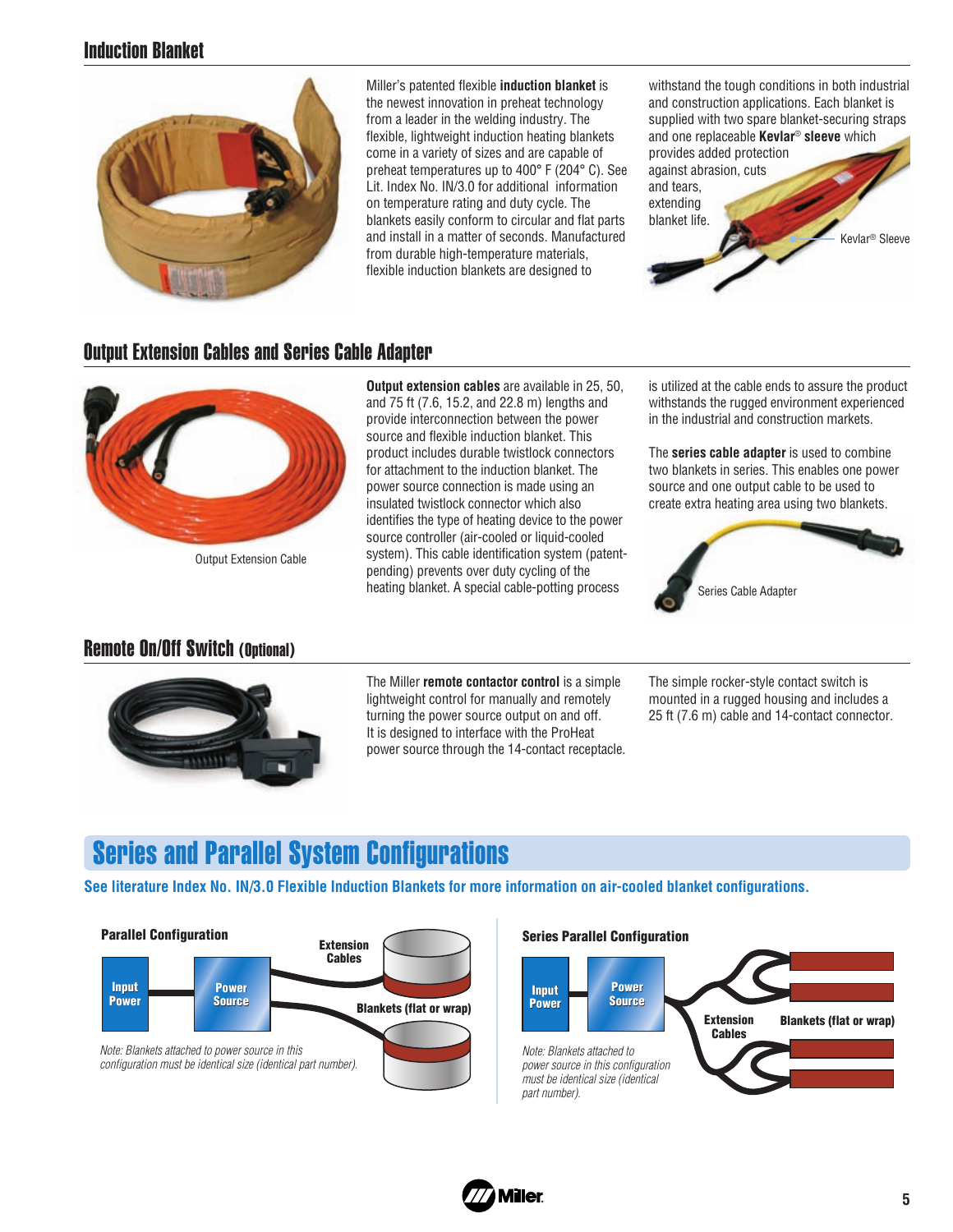# ProHeat™ 35 Liquid-Cooled Preheat and Stress Relieving Systems



The Liquid-Cooled Induction Heating System is designed for preheating, hydrogen bake-out and stress relieving applications up to 1450° F (788° C). The system can be operated in the Manual Programming mode where a power output is applied to a part for a specified time or in the Temperature Based Programming mode where part temperature is used to control power output. Liquid-cooled heating cables provide a highly versatile tool for preheating a variety of pipe diameters and even flat plate. In general, shorter cables are used for smaller diameter pipe and are easier to handle and set-up. Longer cables are used for larger diameter pipe or small pressure vessels and tanks.

#### **Typical Applications for Liquid-Cooled Induction Heating Systems**

#### **Pipe Fabrication Shops**

- Provides uniform heating around the circumference of higher strength pipe.
- Reduces set-up time and time-to-temperature in preheat applications.
- Significantly reduces consumable costs.
- Eliminates propane costs.

#### **Field Construction of Power and Process Piping**

- Provides uniform heating around the circumference of higher strength pipe.
- Provides rapid time-to-temperature, reducing total weld cycle time.
- Easy to set-up and operate in preheat applications — welder friendly.
- Reduces consumable costs.

#### **Shipbuilding — Prop Shafts, Piping Systems, Plate (High Duty Cycle/High Temp)**

- Provides uniform rapid heating in plate and pipe applications.
- Adaptable to heavy plate applications.
- Provides a safer, friendlier work environment for welders and operators. Personnel are not exposed to open flame, explosive gases or hot heating elements.
- Power efficient compared to resistance heating.

#### **Mining**

- Provides uniform heating on high hardness material to prevent cracking.
- More flexible than air-cooled systems for complex shapes.
- Enables higher preheat temperatures than air-cooled systems.
- Eliminates propane costs.

# Heavy-Duty Induction Cooler



The **heavy-duty induction cooler** is designed with an efficient fin and tube heat exchanger, 2-1/2 gallon rustproof polyethylene tank, high-pressure pump and blower to yield a high cooling capacity.

• The cooler is equipped with a flow sensor/ indicator and temperature sensor to provide system reliability.

Heavy-duty induction cooler with optional running gear shown attached to bottom of ProHeat 35.

- External input and output filters are used to remove contaminants from the cooler and cable. Filters are easily accessible for cleaning.
- Cooler is attached to power source and available separately. The cooler can be added to power source at a later date to upgrade from air-cooled to liquid-cooled systems.
- Running gear can be attached to power source or cooler.
- **Dimensions Shipping Weight** H: 12-3/4 in (324 mm) 122 lb (55 kg) W: 21-1/4 in (540 mm) D: 30 in (762 mm)
- 

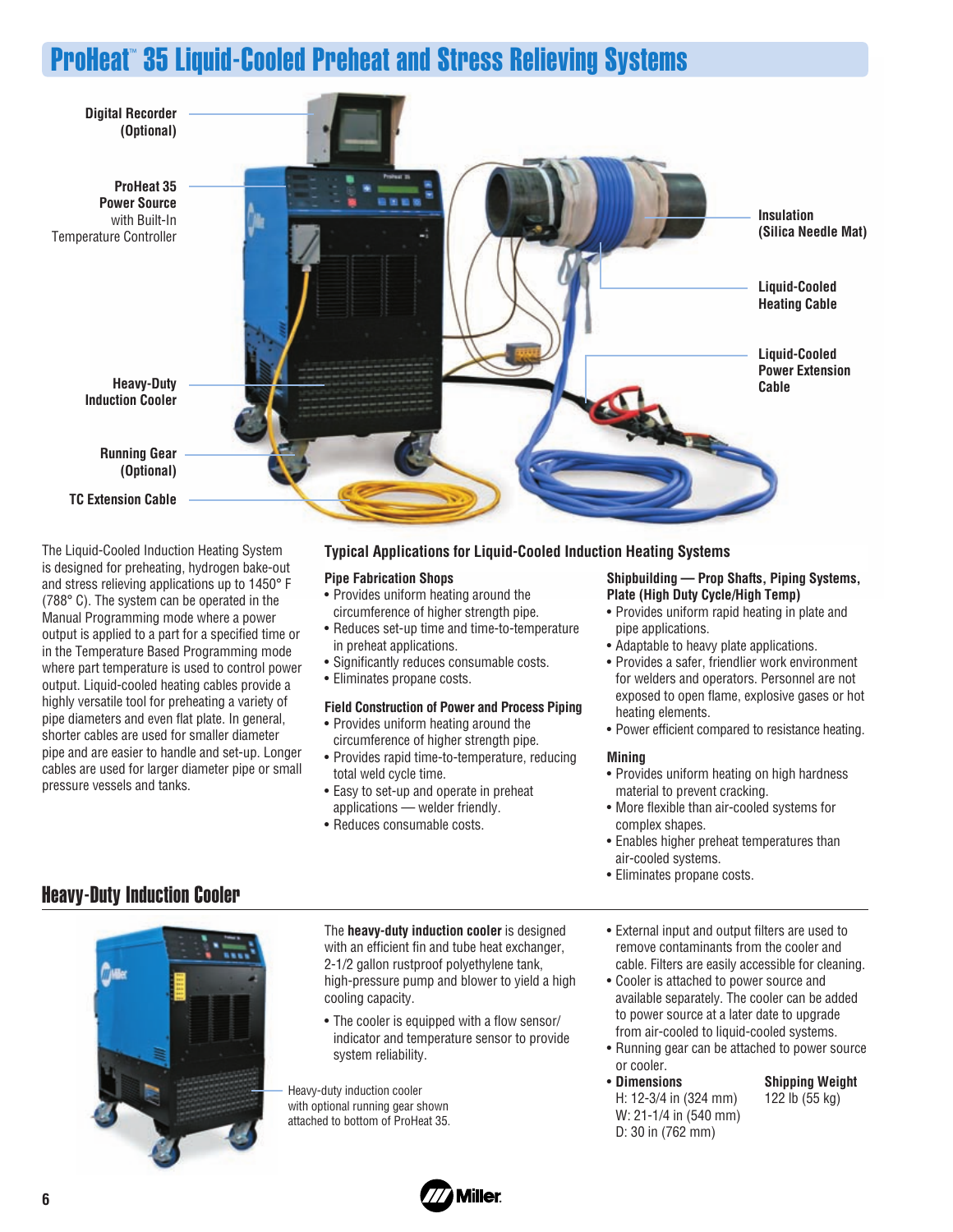# Output Extension Cables



The **output extension cables** are available to remote the power source up to 50 feet from the work. Insulated quick-connects are used to easily remove and attach the coolant lines. The power source connector securely locks the cable to the power source and insulates the

output connector. The Cable Identification System (patent-pending) built into the connector identifies the liquid-cooled systems and permits full power. The cables are flexible for ease of use.

# Liquid-Cooled Heating Cable and Preheat Cable Covers



The **liquid-cooled heating cable** couples the power to the part to be heated. The silicone hose encloses a special copper conductor specifically designed for carrying highfrequency current to maximize efficiency. The hose also carries the coolant, which cools the conducting wire. The hose is reinforced for strength and durability.

### Preheat Insulation and Postweld Heat Treatment Insulation Blankets



The insulation is designed to insulate the work for process efficiency, maintain the optimum coupling distance between the coil and the work and protect the liquid-cooled cable from high temperatures.

**Preheat insulation** is provided in strips six or twelve inches wide and ten feet long. Preheat insulation is 1/2 in (12.7 mm) thick due to the lower temperatures of preheating (typically up to 600° F). The insulation is cut to length for the application.

**Preheat cable covers** are available to protect the heating cable from slag and molten metal created during welding. The

preheat covers are easy to install and can withstand temperatures up to 650° F (343° C). Preheat Cable Cover

**Postweld heat treatment insulation blankets**

are sized and stenciled for the pipe size to be treated. The insulation is sewn into a silica blanket, which provides high durability. 50 thermal cycles or more can be achieved with one blanket. The sewn blanket insulation does not create the dust and particulate associated with insulation. This creates a friendlier environment for the heat-treaters and welders.

#### Postweld Heat Treatment Insulation Blanket

# Digital Recorder with Protective Enclosure (Optional)



The **digital recorder** is commonly used in stress relieving and critical preheat applications. The recorder stores temperature data based on time. It is not required to perform successful heating applications.

- The recorder is attached to power source top panel or can be removed for office downloads, storage or protection when not in use.
- The recorder power cord plugs into the 110 V auxiliary receptacle on the rear of the ProHeat and the TC cable plugs into the TC receptacle on the rear of the ProHeat.
- Six temperature (0-10 V) inputs provide

temperature data on the heating cycle.

- The recorder is equipped with a touch screen for simple programming and use. The color display permits clear monitoring of the heating process in outdoor environment (direct sunlight).
- Data can be transferred from internal memory to USB memory stick or directly to a PC via a network cable for printing, storage or further analysis. Files are encrypted for quality assurance.
- Simplified software prints recorded information onto 8-1/2 x 11 in size paper for convenient handling.
- The recorder does not require pens, paper or fragile mechanical devices to document the heating cycle.
- **Dimensions Shipping Weight** H: 14 in (356 mm) 22 lb (10 kg) W: 12 in (305 mm) D: 18 in (457 mm)

### TC Extension Cable



The **thermocouple extension cable** is a simple means of providing thermocouple inputs from the heated part to the power source. The durable 50 ft cable eliminates the cluttered stringing of individual wires to the work. The terminal connection enables six thermocouples to be used with the system.